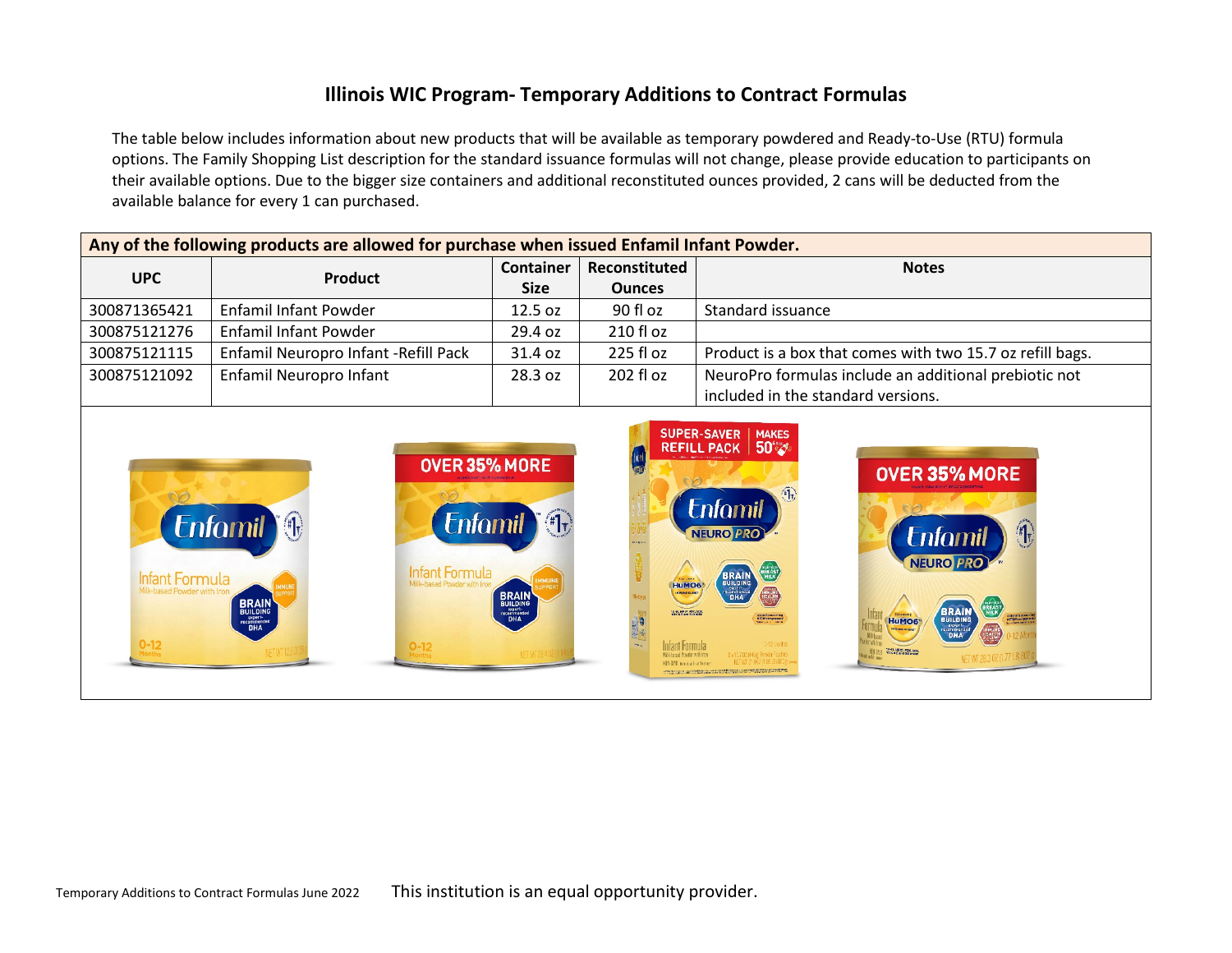| Any of the following products are allowed for purchase when issued Enfamil Infant Ready To Feed. |                                  |                            |               |                                                       |  |
|--------------------------------------------------------------------------------------------------|----------------------------------|----------------------------|---------------|-------------------------------------------------------|--|
| <b>UPC</b>                                                                                       | <b>Product</b>                   | Reconstituted<br>Container |               | <b>Notes</b>                                          |  |
|                                                                                                  |                                  | <b>Size</b>                | <b>Ounces</b> |                                                       |  |
| 300875121542                                                                                     | Enfamil Infant Ready to Use      | 32 oz                      | 32 oz         | Standard issuance product.                            |  |
| 300875121412                                                                                     | Enfamil NeuroPro Infant Ready to | 32 oz                      | 32 oz         | NeuroPro formulas include an additional prebiotic not |  |
|                                                                                                  | Use                              |                            |               | included in the standard versions.                    |  |

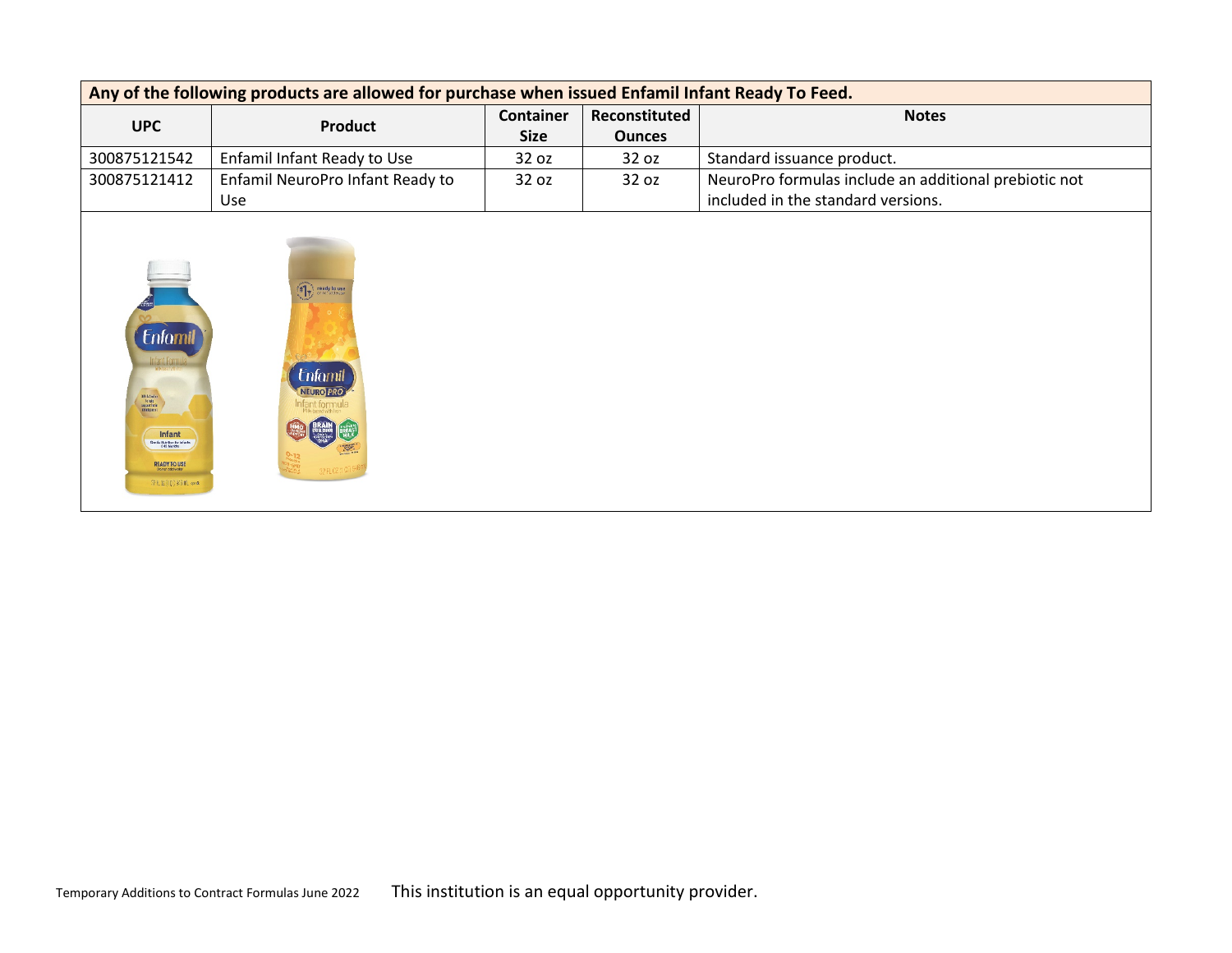| Any of the following products are allowed for purchase when issued Enfamil Gentlease Powder. |                                                |             |                                                                        |                                                                                             |  |
|----------------------------------------------------------------------------------------------|------------------------------------------------|-------------|------------------------------------------------------------------------|---------------------------------------------------------------------------------------------|--|
| <b>UPC</b>                                                                                   | Product                                        | Container   | <b>Reconstituted</b>                                                   | <b>Notes</b>                                                                                |  |
|                                                                                              |                                                | <b>Size</b> | <b>Ounces</b>                                                          |                                                                                             |  |
| 300875100691                                                                                 | <b>Enfamil Gentlease Powder</b>                | 12.4 oz     | 90 fl oz                                                               | Standard issuance product.                                                                  |  |
| 300875121252                                                                                 | <b>Enfamil Gentlease Powder</b>                | 27.7 oz     | 198 fl oz                                                              |                                                                                             |  |
| 300875121238                                                                                 | Enfamil NeuroPro Gentlease Powder- Refill Pack | 30.4        | 220 fl oz                                                              | Product is a box that comes with two 15.2 oz refill<br>bags.                                |  |
| 300875121214                                                                                 | Enfamil NeuroPro Gentlease Powder              | 27.4 oz     | 198 fl oz                                                              | NeuroPro formulas include an additional prebiotic<br>not included in the standard versions. |  |
|                                                                                              | AUCA APM LIARE                                 |             | SUPER-SAVER   MAKES<br>REFILL PACK 49 2<br><b>BARBA MARKATA YA KUN</b> | AUCA ARM LIADE                                                                              |  |